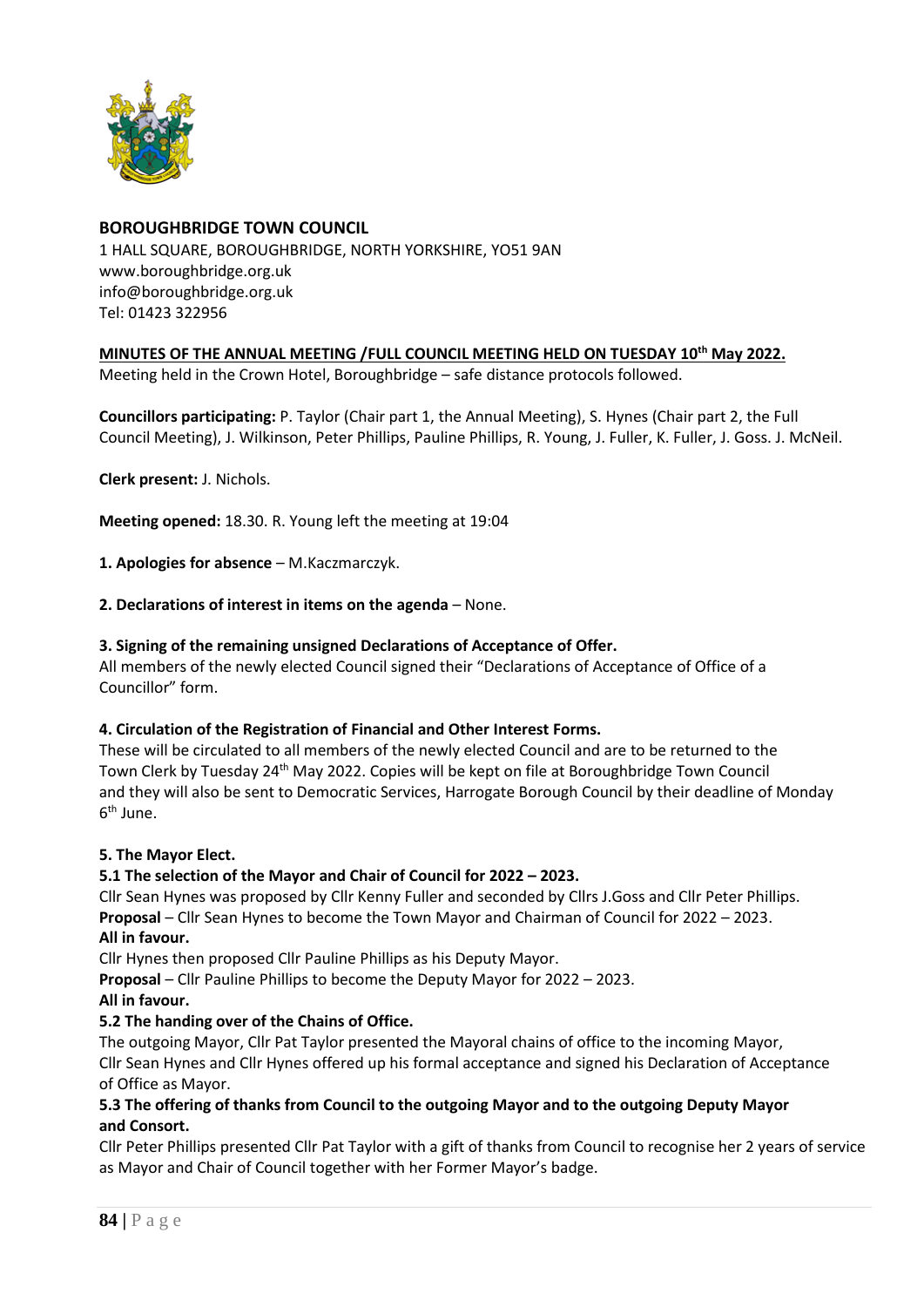**Proposal** - Cllr Taylor proposed a vote of thanks to her Deputy Mayor and his Consort, Cllr Peter Phillips and Cllr Pauline Phillips. **All in favour**

**Proposal** – a further vote of thanks was proposed to the office team (including Pam Howell, Burial Clerk) For all their support to Council over the last 2 years**. All in favour.**

## **The new Mayor and Chair of Council, Cllr Sean Hynes then took over for the rest of the meeting at 18:55**

**6. Approval of previous Meeting Minutes.**

6.1 Full Council Meeting Minutes Tuesday 5<sup>th</sup> April 2022. **PROPOSAL** – to agree and sign off the Minutes detailed above. **All in favour.** 6.2 Planning Committee Meeting Minutes Tuesday 5<sup>th</sup> April 2022. **PROPOSAL** – to agree and sign off the Minutes detailed above. **All in favour.**

**7. Annual Meeting business per the Standing orders of BTC** (some items may be delegated to future Full Council Meetings or delegated to the relevant Sub Committee).

7.1 Review of the Terms of Reference for Committees.

7.2. Circulation to all Councillors of the invitation to stay on/join the existing Committees.

7.3. Ratification of appointment of members to existing Committees.

7.4. The establishment of any new Committees.

7.5. Review and adopt the existing Standing Orders and Council Policies including Financial Regulations and HR Policies.

**Proposal** – Agenda items 7.1 – 7.5 will be carefully reviewed by Council over the next 2 months. **All in favour**

7.6 Review of the Asset Register.

**Proposal** – Agenda item 7.6 will be dealt with at a forthcoming Finance and HR Committee Meeting which will be called within one month of the May Annual Meeting and FCM. **All in favour.**

7.7. Review arrangements for insurance cover in respect of all insurable risks. This has recently been reviewed and adequate insurance for all insurable risks is in place.

7.8 Review of the Council's and/or staff subscriptions to 3<sup>rd</sup> party bodies.

**Proposal** – Agenda item 7.8 will be dealt with at a forthcoming Finance and HR Committee Meeting which will be called within one month of the May Annual Meeting and FCM. **All in favour.**

7.9 Agree the time and place of Full Council Meetings up to and including the next Annual Meeting. Full Council Meetings are presently being held in the Crown Hotel rather than the space restricted Council Office. Council is cognisant of the fact that this is a licensed premises but the overriding factor continues to be the provision of prudent meeting social distancing space at Full Council Meetings which is not possible with the Council Office. There are no suitable alternative appropriate venues in the Boroughbridge Ward of Boroughbridge Parish.

**Proposal** – Full Council Meetings to continue to be held at the Crown Hotel. The issue will be kept under Review by Council. Full Council meetings to continue to be held of the first Tuesday of each month. **All in favour**

# **8. Finance.**

8.1 Agree the end April 2022 Finance Statement, Bank Reconciliation and April payments totalling £5,880.31, and receipts totalling £43,466.19.

**Proposal** – the formal agreement by Council of the end April 2022 Finance Statement, Bank Reconciliation and April payments totalling £5,880.31, and receipts totalling £43,466.19. **All in favour.**